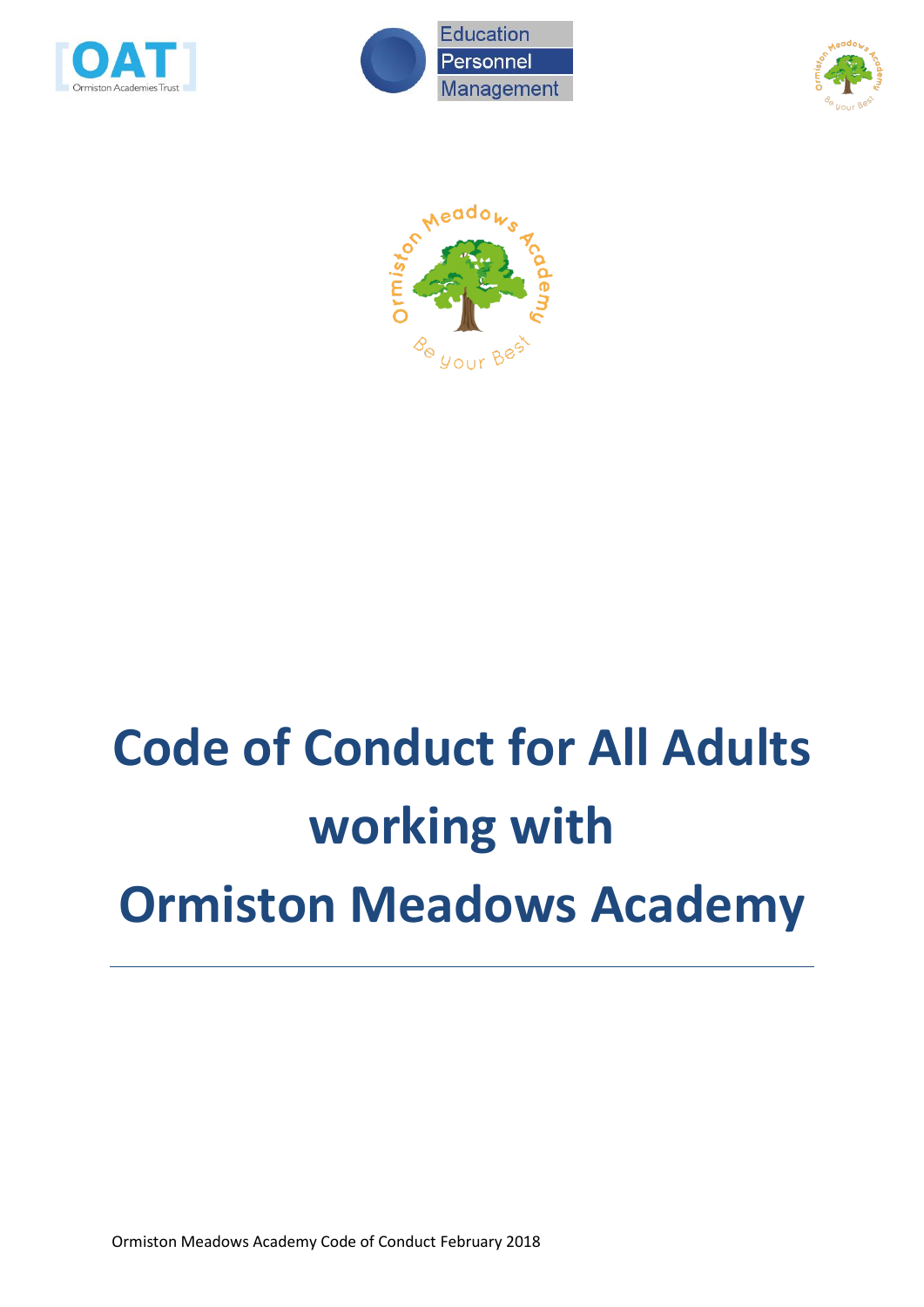





## **1. Introduction**

- 1.1. The Code sets out the professional standards expected and the duty upon Adults to abide by it. All Adults have a duty to keep pupils safe, promote their welfare and, to protect them from radicalisation (the Prevent duty), abuse (sexual, physical and emotional), neglect and safeguarding concerns. This duty is, in part, exercised through the development of respectful, caring and professional relationships between Adults and pupils and behaviour by Adults that demonstrates integrity, maturity and good judgement. Following this Code will help to safeguard Adults from being maliciously, falsely or mistakenly suspected or accused of misconduct in relation to pupils.
- 1.2. For the purposes of this Code the term and references to 'Adult' means the following: governing body [and trust] members, all teaching and other staff (whether or not paid or unpaid, employed or self-employed and whether or not employed directly by Ormiston Meadows Academy, external contractors providing services to pupils on behalf of Ormiston Meadows Academy, teacher trainees and other trainees/apprentices, volunteers and any other individuals who work for or provide services on behalf of or for The Academy to include but not limited to all those detailed in the single central record (as amended). For the purposes of this Code 'young person/people', 'pupils' and 'child/ren' includes all those for whom The Academy provides education or other services.
- 1.3. This Code takes account of the most recent versions of the following guidance (statutory and non-statutory); 'Keeping Children Safe in Education' Department of Education ('DfE') (statutory), Working together to safeguard children' HM Government (statutory) and 'Guidance for safer working practice for those working with children and young people in education settings' (non-statutory). This Code cannot provide an exhaustive list of what is, or is not, appropriate behaviour for Adults. However, it does highlight behaviour that is illegal, inappropriate or inadvisable in relation to the required professional standards. There will be occasions and circumstances in which Adults have to make decisions or take action in the best interests of the pupil where no specific guidance has been given. Adults are expected to make responsible and informed judgements about their own behaviour in order to secure the best interests and welfare of the pupils.
- 1.4. Any behaviour in breach of this Code by employees may result in action under our Disciplinary Procedure. Such behaviour may constitute gross misconduct and, as such, may result in summary dismissal. The governing body will take a strict approach to serious breaches of this Code.
- 1.5. OMA Safeguarding and Child Protection Policy

Adults have a duty to act in accordance with the OMA Safeguarding and Child Protection policy which is available from the academy website, Staff resources Google Drive and displayed in hardcopy within the academy and report any safeguarding, child protection, welfare or radicalisation concerns about a pupil to the Designated Safeguarding Lead.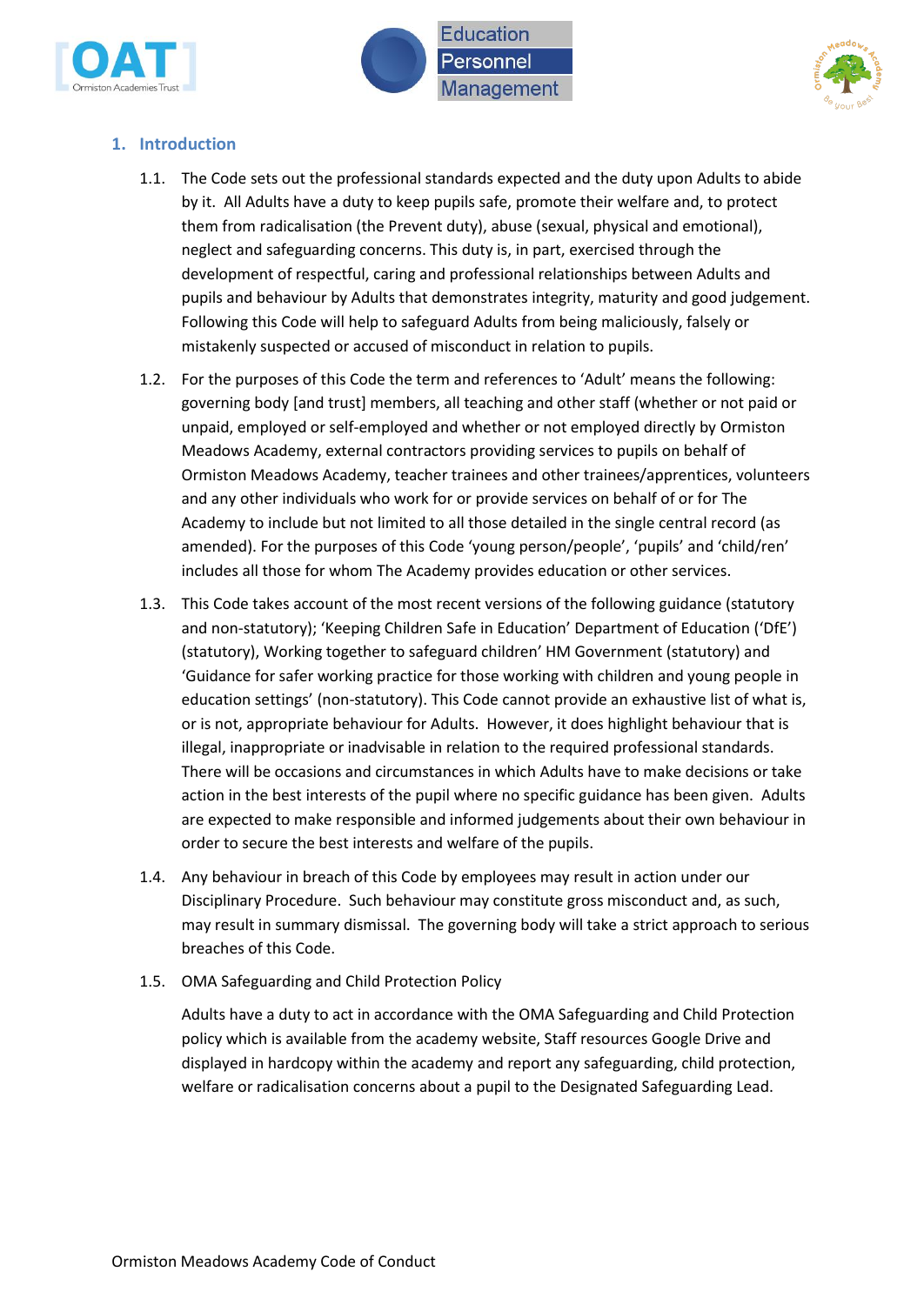



1.6. Whistleblowing

Adults must raise concerns they have about the safeguarding or child protection practices by following the Whistleblowing Policy, which is available from the academy website, Staff resources Google Drive and displayed in hardcopy within the academy*.* An Adult who "whistle blows" or makes a public interest disclosure will have the protection of the relevant legislation.

1.7. Allegations of Abuse Against Teachers and Other Staff and Volunteers

Where it is alleged that an Adult has:

- behaved in a way that has harmed a child, or may have harmed a child;
- possibly committed a criminal offence against or related to a child; or,
- behaved towards a child or children in a way that indicates s/he would pose a risk of harm to children.

then the governing body will follow The Academy's Procedure for Dealing with Allegations of Abuse Against Teachers and Other Staff and Volunteers and the guidance set out in Part Four of Keeping Children Safe in Education DfE which is available from the academy website, Staff resources Google Drive and displayed in hardcopy within the academy.

## **2. Expected Professional Standards**

- 2.1. All Adults as appropriate to the role and/or job description of the individual, must:
	- place the well-being and learning of pupils at the centre of their professional practice.
	- have high expectations for all pupils, be committed to addressing underachievement, and work to help pupils progress regardless of their background and personal circumstances.
	- treat pupils fairly and with respect, take their knowledge, views, opinions and feelings seriously, and value diversity and individuality.
	- model the characteristics they are trying to inspire in pupils, including enthusiasm for learning, a spirit of enquiry, honesty, tolerance, social responsibility, patience, and a genuine concern for other people.
	- respond sensitively to the differences in the home backgrounds and circumstances of pupils, recognising the key role that parents and carers play in pupils' education.
	- seek to work in partnership with parents and carers, respecting their views and promoting understanding and co-operation to support the young person's learning and well-being in and out of school.
	- reflect on their own practice, develop their skills, knowledge and expertise, and adapt appropriately to learn with and from colleagues.
	- ensure that the same professional standards are always applied regardless of culture, disability, gender, language, racial origin, religious belief and/or sexual identity.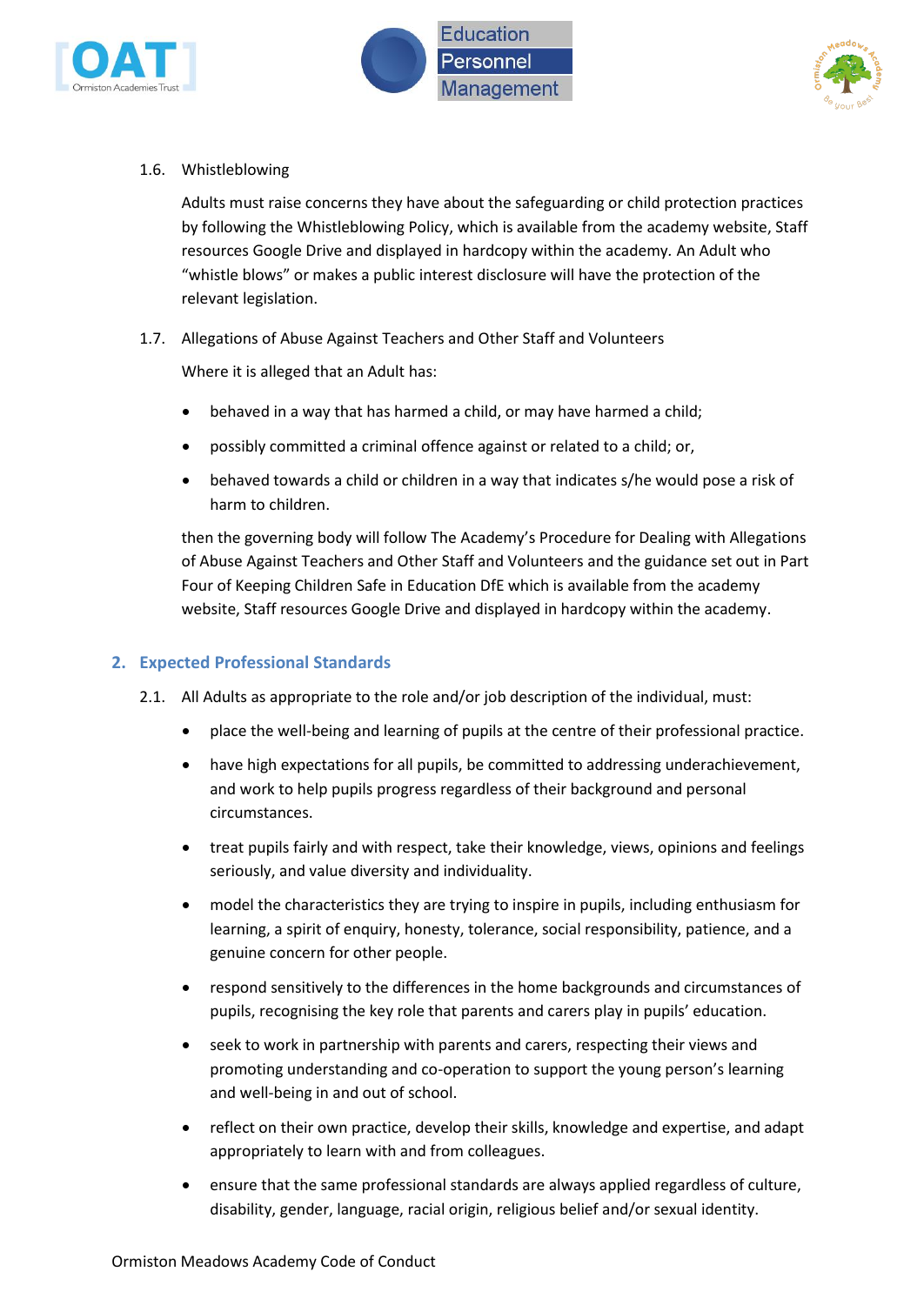





- 2.2. Teachers are required to comply with the *[Teachers' Standards September 1](https://www.gov.uk/government/uploads/system/uploads/attachment_data/file/301107/Teachers__Standards.pdf)st 2012*, in particular Part 2 Personal and Professional Standards.
- 2.3. All Adults must be familiar with and act in accordance with the most recent versions of the following documents; Part 1 of Keeping Children Safe in Education DfE (statutory), Working Together to Safeguard Children HM Government (statutory), Prevent Duty Guidance HM Government (statutory), 'The Prevent duty departmental advice for schools and childcare providers' DfE and 'Guidance for safer working practice for those working with children and young people in education settings' (non-statutory).
- 2.4. An employee who fails to bring a matter of concern to the attention of senior management and/or the relevant agencies is likely to be subject to disciplinary action.

# **3. Confidentiality**

- 3.1. As data controllers, all schools/academies are subject to the Data Protection Act 1998. In addition, teachers owe a common law duty of care to safeguard the welfare of their pupils. This duty is acknowledged in the provisions governing disclosure of information about pupils.
- 3.2. Adults may have access to confidential information about pupils in order to undertake their responsibilities. In some circumstances the information may be sensitive data and/or confidential. Confidential or personal information about a pupil or her/his family must never be disclosed to anyone other than on a need to know basis and advice should be sought prior to disclosure to ensure such disclosure is in accordance with the Data Protection Act 1998, The Education (Pupil Information) Regulations 2005 (maintained schools), The ICO 'Guide to Data Protection' and the ICO guide on 'How to Disclose Information Safely'. In circumstances where the pupil's identity does not need to be disclosed the information should be used anonymously. Information must never be used to intimidate, humiliate, or embarrass the pupil. Information must never be used by anyone for their own or others advantage (including that of partners, friends relatives or other organisations).
- 3.3. There are some circumstances in which an Adult may be expected to share information about a pupil, for example when abuse is alleged or suspected. In such cases, Adults have a duty to pass information on without delay to those with designated safeguarding responsibilities. See paragraph 19 below.
- 3.4. Confidential information about pupils must be held securely. Confidential information about pupils must not be held off the Academy site other than on security protected Academy equipment. Information must only be stored for the length of time necessary to discharge the task for which it is required.
- 3.5. If a pupil or parent/carer makes a disclosure regarding abuse or neglect, the Adult must follow the Academy's procedures and the guidance as set out in Keeping Children Safe in Education DfE. Confidentiality must not be promised to the pupil or parent/carer however reassurance should be given that the information will be treated sensitively.
- 3.6. If an Adult is in any doubt about the storage or sharing of information s/he must seek guidance from the Designated Safeguarding Lead. Any media or legal enquiries must be passed to senior management.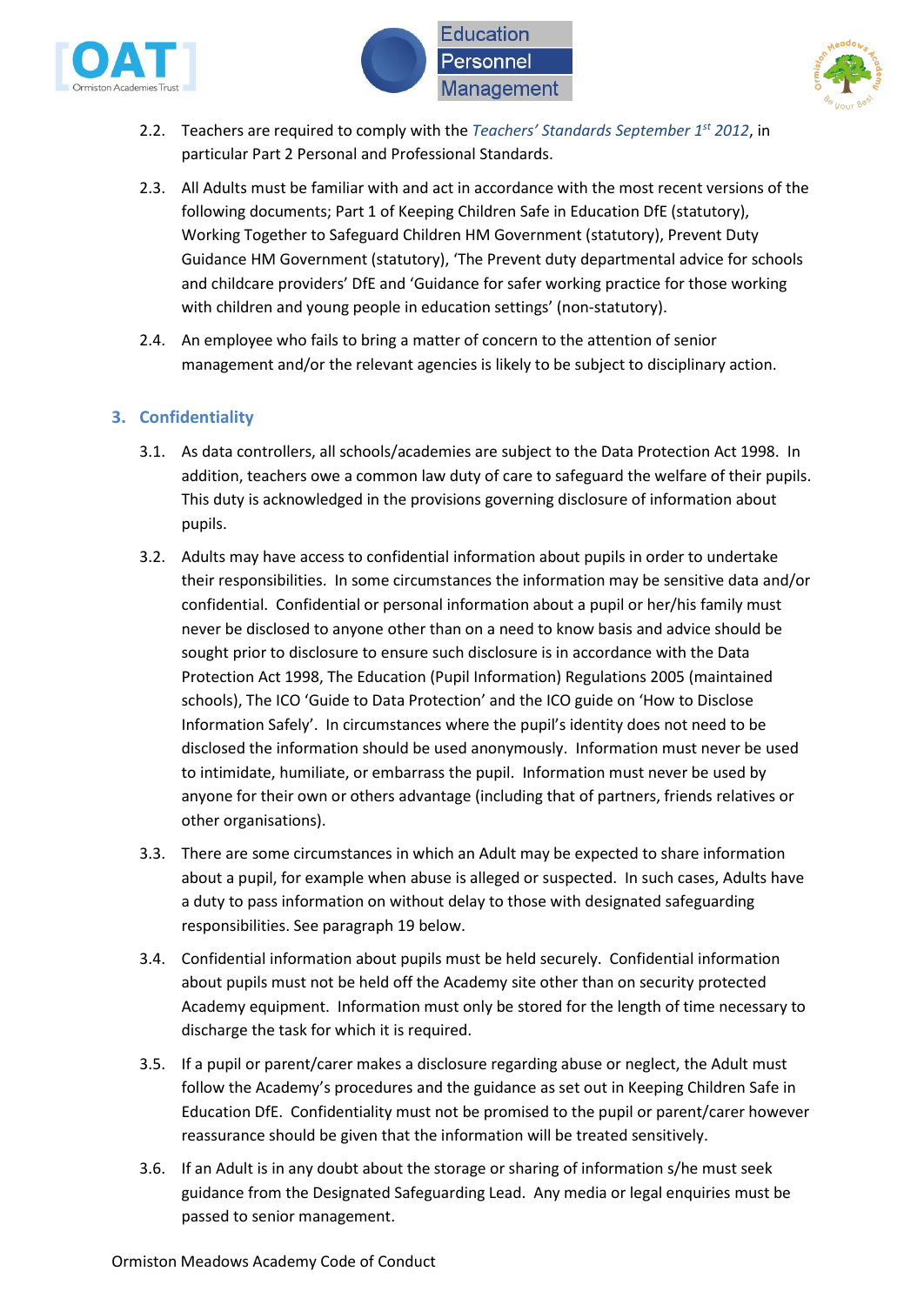





## **4. Propriety, Behaviour and Appearance**

- 4.1. All Adults working with children have a responsibility to maintain public confidence in their ability to safeguard the welfare and best interests of pupils. They should adopt high standards of personal conduct in order to maintain the confidence and respect of their colleagues, pupils and the public in general. An Adult's behaviour or actions, either in or out of the workplace, must not compromise her/his position within the work setting, or bring the Academy into disrepute. Non-exhaustive examples of unacceptable behaviour are contained in our Disciplinary Procedure/Rules.
- 4.2. Adults are required to notify the Academy immediately of any allegation/s of misconduct that are of a safeguarding nature made against them (or implicating them), by a child or adult in relation to any outside work or interest (whether paid or unpaid) and, of any arrest or criminal charge whether child related or not. Where employees fail to do so, this will be treated as a serious breach of this Code and dealt with under our Disciplinary Procedure.
- 4.3. Individuals should not behave in a manner which would lead any reasonable person to question their suitability to work with children or to act as an appropriate role model; make, or encourage others to make sexual remarks to, or about, a pupil; use inappropriate language to or in the presence of pupils; discuss their personal or sexual relationships with or in the presence of pupils; make, or encourage others to make, unprofessional personal comments which scapegoat, demean or humiliate, or might be interpreted as such. Behaving in an unsuitable way towards children may result in disqualification from childcare under the Childcare Act 2006, prohibition from teaching by the NCTL, a bar from engaging in regulated activity, or action by another relevant regulatory
- 4.4. A person's dress and appearance are matters of personal choice, self-expression, religious and cultural customs. However Adults must maintain an appropriate standard of dress and personal appearance at work which promotes a positive and professional image. Clothing and footwear must be safe and clean and take account of health and safety considerations. Adults must ensure they are dressed in ways which are appropriate to their role and not likely to be viewed as offensive, revealing or sexually provocative and specifically should not distract, cause embarrassment or give rise to misunderstanding, should be religious and culturally sensitive and free of any political or otherwise contentious slogans, and not considered to be discriminatory. Adults who dress or appear in a manner which may be considered as inappropriate could render themselves vulnerable to criticism or, where the Adult is an employee, allegations of misconduct that may lead to action under our Disciplinary Procedure.
- 4.5. Personal property of a sexually explicit nature or property which might be regarded as promoting radicalisation or otherwise inappropriate such as books, magazines, CDs, DVDs or such material on any electronic media including links to such material must not be brought onto or stored on Academy premises or on any Academy equipment.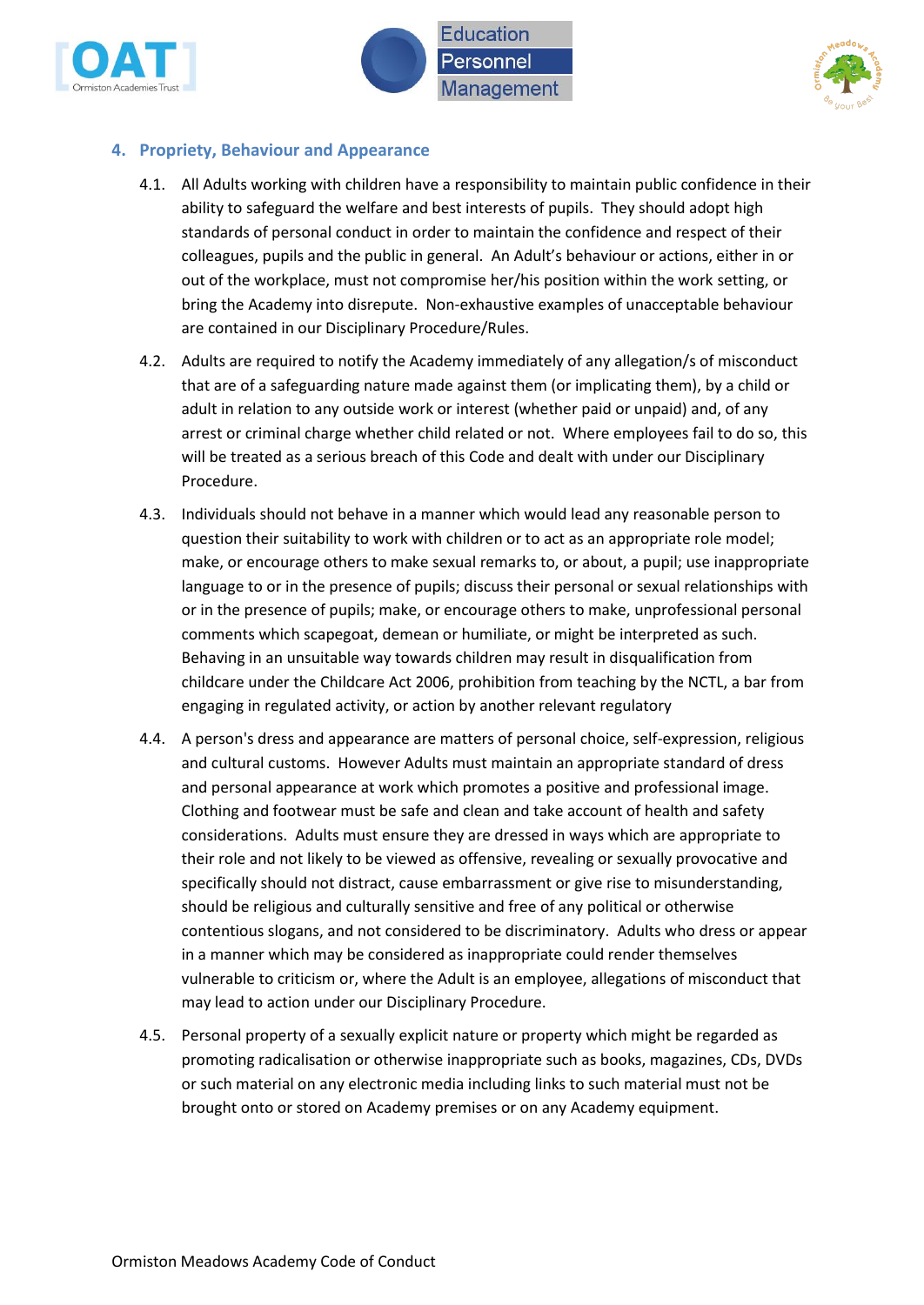





## **5. Sexual Contact with Children and Young People and Abuse of Trust**

- 5.1. A relationship between an Adult and a child or young person is not a relationship between equals; the Adult has a position of power or influence. There is potential for exploitation and harm of children or vulnerable young people and all Adults have a responsibility to ensure that an unequal balance of power is not used for personal advantage or gratification. Adults must not use their status or position to form or promote relationships with children (whether current pupils or not), that are of a sexual nature, or which may become so. Adults should maintain appropriate professional boundaries and avoid behaviour which might be misinterpreted by others. They should report any incident with this potential.
- 5.2. Any sexual behaviour or activity, whether homosexual or heterosexual, by an adult with or towards a child/pupil or young person is illegal. Children and young people are protected by the same laws as adults in relation to non-consensual sexual behaviour. They are additionally protected by specific legal provisions regardless of whether there is consent or not. Where a person aged 18 or over is in a specified position of trust with a child or young person under 18 years, the Sexual Offences Act 2003 makes it an offence for that person to engage in sexual activity with or in the presence of that child or to cause or incite that child to engage in or watch sexual activity.
- 5.3. Sexual behaviour includes non-contact activities, such as causing a child or young person to engage in or watch sexual activity or the production of indecent images of children. 'Working Together to Safeguard Children', *Appendix A* defines sexual abuse as "…forcing or enticing a child or young person to take part in sexual activities, not necessarily involving a high level of violence, whether or not the child is aware of what is happening…"
- 5.4. Adults must not have sexual relationships with pupils or have any form of communication with a child, which could be interpreted as sexually suggestive or provocative i.e. verbal comments, letters, notes, texts, electronic mail, phone calls, social networking contact or physical contact. The Adult should not make sexual remarks to, or about, a child or discuss their own sexual relationships with or in the presence of pupils. Adults should take care that their language or conduct does not give rise to comment or speculations. Attitudes, demeanour and language all require care and thought.
- 5.5. There are occasions when Adults embark on a course of behaviour known as 'grooming' where the sole purpose is to gain the trust of a child or young person, and manipulate that relationship so that sexual abuse can take place. Adults should be aware that conferring special attention without good reason or favouring a pupil has the potential to be construed as being part of a 'grooming' process, which is a criminal offence.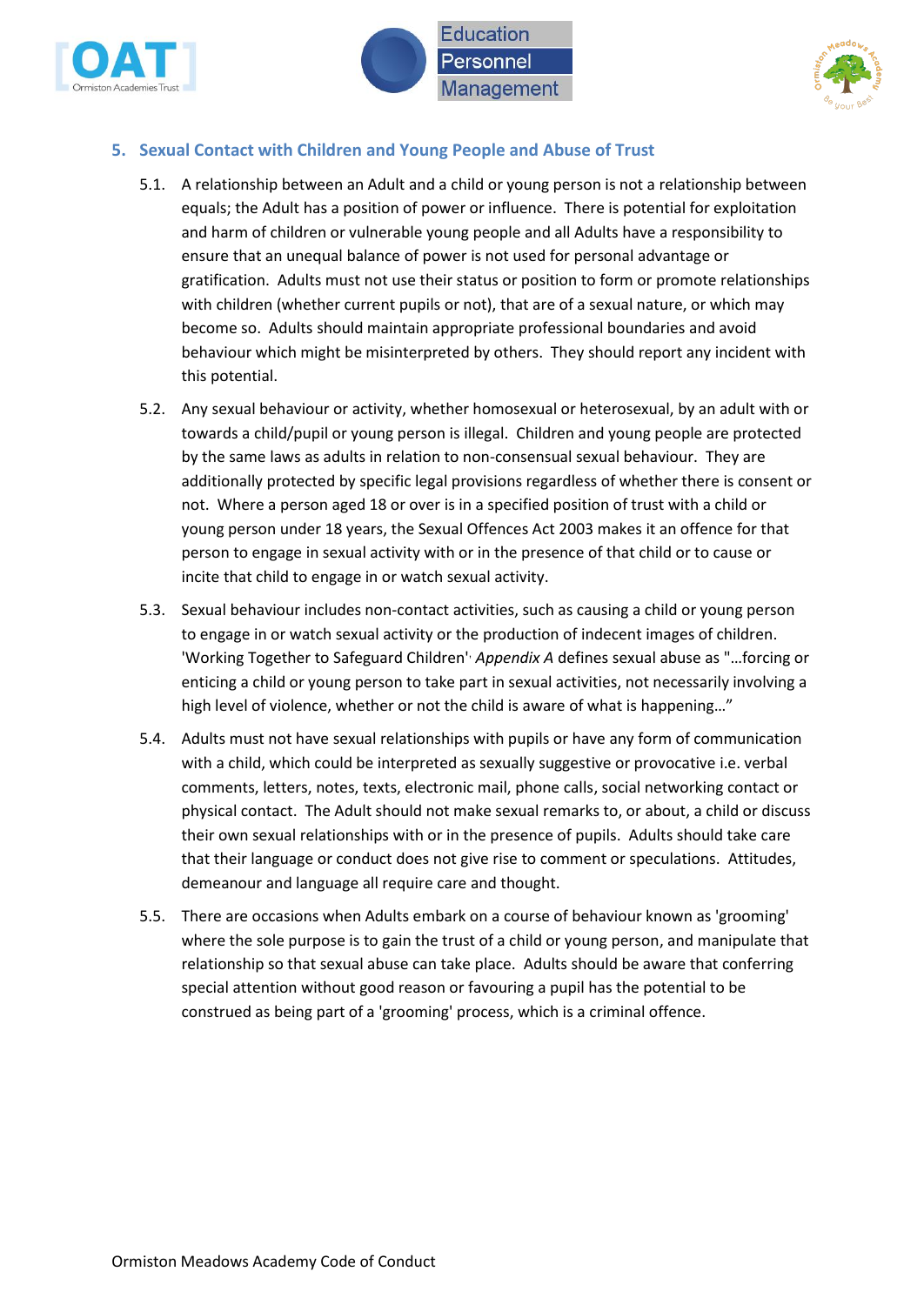



# **6. Infatuations and Crushes**

- 6.1. A child or young person may develop an infatuation with an Adult who works with them. An Adult, who becomes aware (may receive a report, overhear something, or otherwise notice any sign no matter how small or seemingly insignificant) that a pupil has become or may be becoming infatuated with him/herself or a colleague, must report this without delay to the Principal or the most senior manager so that appropriate action can be taken to avoid any hurt, distress or embarrassment. The situation will be taken seriously and the Adult should be careful to ensure that no encouragement of any kind is given to the pupil. It should also be recognised that careless and insensitive reactions may provoke false accusations.
- 6.2. Examples of situations which must be reported are given below:
	- Where an Adult is concerned that he or she might be developing a relationship with a pupil which could have the potential to represent an abuse of trust.
	- Where an Adult is concerned that a pupil is becoming attracted to him or her or that there is a developing attachment or dependency.
	- Where an Adult is concerned that actions or words have been misunderstood or misconstrued by a pupil such that an abuse of trust might be wrongly suspected by others.
	- Where an Adult is concerned about the apparent development of a relationship by another adult, or receives information about such a relationship.

# **7. Gifts, Rewards, Favouritism and Exclusion**

- 7.1. It is against the law for public servants to take bribes. Adults need to take care that they do not accept any gift that might be construed by others as a bribe, or lead the giver to expect preferential treatment. There are occasions when pupils or parents/carers wish to pass small tokens of appreciation to Adults e.g. at Christmas or as a thank-you and this is acceptable. However, it is unacceptable to receive gifts on a regular basis or of any significant value.
- 7.2. Personal gifts must not be given to pupils or their families/carers. This could be misinterpreted as a gesture either to bribe or groom. It might be perceived that a 'favour' of some kind is expected in return. Any reward given to a pupil should be consistent with the Academy's behaviour or rewards policy, recorded, and not based on favouritism.
- 7.3. Care should be taken when selecting children for specific activities, jobs, privileges and when pupils are excluded from an activity in order to avoid perceptions of favouritism or injustice. Methods of selection and exclusion should be subject to clear, fair and agreed criteria.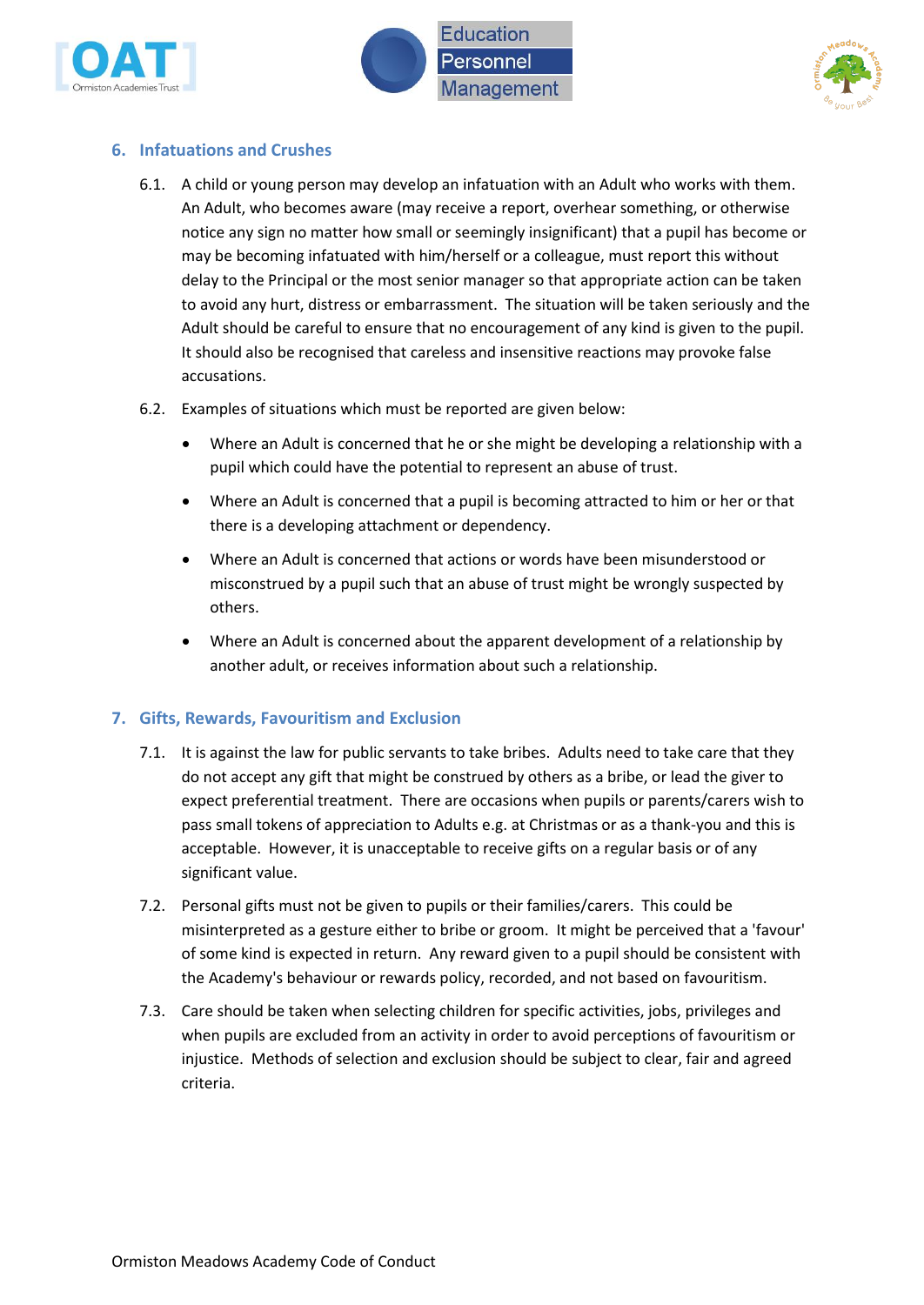





## **8. Social Contact and Social Networking**

- 8.1. Communication between pupils and Adults, by whatever method, should take place within clear and explicit professional boundaries. This includes the wider use of technology such as mobile phones, tablets, text messages, emails, instant messages, websites, social media such as Facebook, Twitter, Instagram, chat-rooms, forums, blogs, apps such as Whatsapp, gaming sites, digital cameras, videos, web-cams and other hand held devices. Adults should not share any personal information with pupils and they should not request, or respond to, any personal information from the child/young person, other than that which might be appropriate as part of their professional role. They should ensure that all communications are transparent and avoid any communication that could be interpreted as 'grooming behaviour'.
- 8.2. Adults must not give their personal contact details such as home/mobile phone number; home or personal e-mail address or social networking details to pupils unless the need to do so is agreed in writing with senior management. If, for example, a pupil attempts to locate an Adult's personal contact details and attempts to contact or correspond with him/her, the Adult should not respond and must report the matter to his/her manager.
- 8.3. It is recommended that Adults ensure that all possible privacy settings are activated to prevent pupils from making contact on personal profiles and to prevent pupils from accessing photo albums or other personal information which may appear on social networking sites.
- 8.4. Adults are personally responsible for what they communicate in social media and must bear in mind that what is published might be read by us, pupils, parents and carers, the general public, future employers and friends and family for a long time. Adults must ensure that their on-line profiles are consistent with the professional image expected by us and must not post material which damages the reputation of the Academy or which causes concern about their suitability to work with children and young people. Those who post material which may be considered as inappropriate could render themselves vulnerable to criticism or, in the case of an employee, allegations of misconduct which may be dealt with under the Disciplinary Procedure. Even where it is made clear that the writer's views on such topics do not represent those of the Academy, such comments are inappropriate.
- 8.5. Adults are advised not to have any online friendships with any young people under the age of 18, unless they are family members or close family friends. Adults are advised not to have online friendships with parents or carers of pupils, or members of the governing body/trustees. Where such on line friendships exist, Adults must ensure that appropriate professional boundaries are maintained.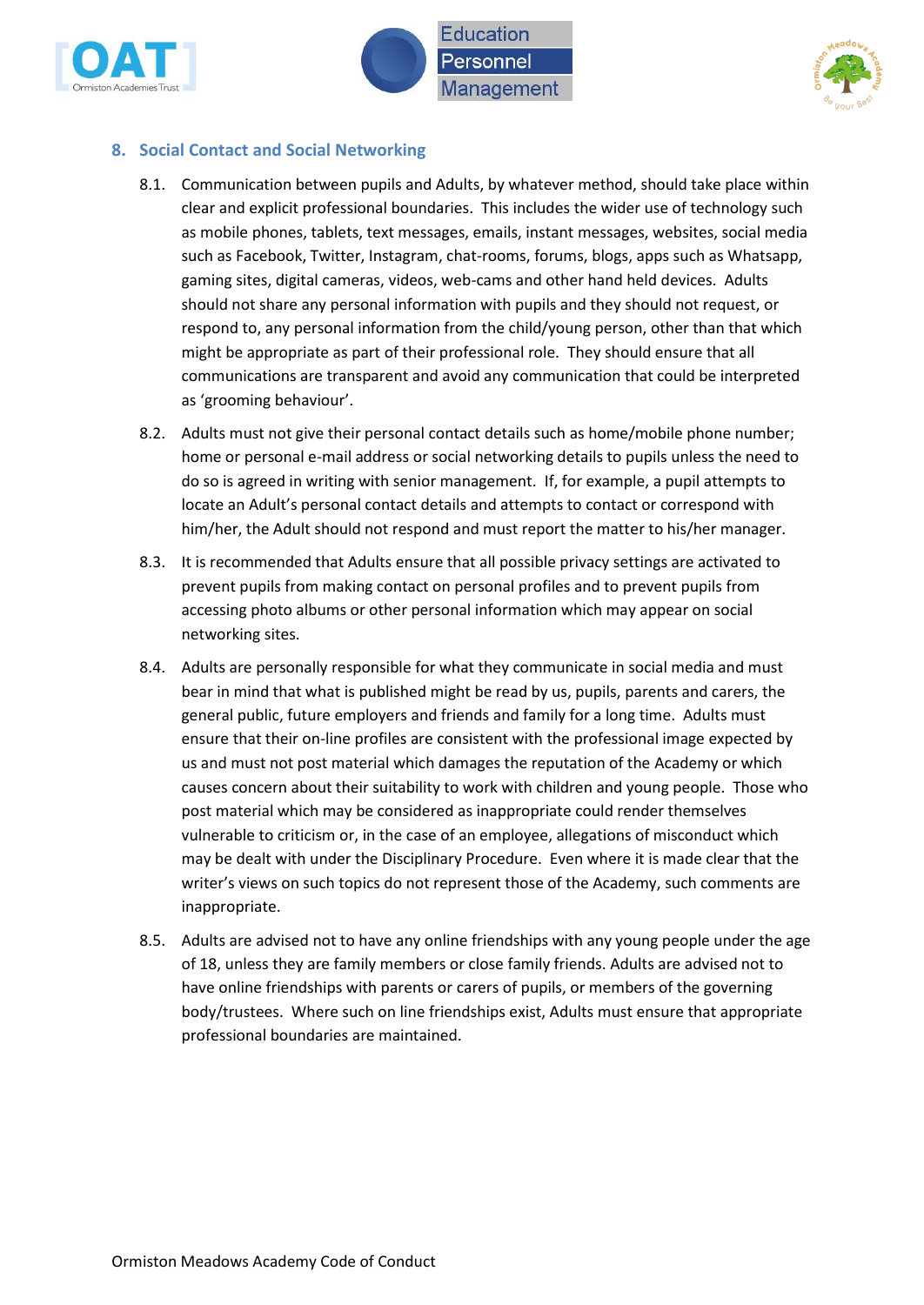





- 8.6. It is acknowledged that Adults may have genuine friendships and social contact with parents or carers of pupils, independent of the professional relationship. Adults should, however, inform senior management of any relationship with a parent/carer where this extends beyond the usual parent/carer/professional relationship; advise senior management of any regular social contact they have with a pupil or parent/carer, which could give rise to concern; inform senior management of any requests or arrangements where parents/carers wish to use their services outside of the workplace e.g. babysitting, tutoring; and Adults should always approve any planned social contact with pupils or parents/carers with senior colleagues, for example when it is part of a reward scheme. If a parent/carer seeks to establish social contact, or if this occurs coincidentally, the Adult should exercise his or her professional judgment and should ensure that all communications are transparent and open to scrutiny.
- 8.7. Some employees may, as part of their professional role, be required to support a parent or carer. If that person comes to depend upon the employee or seeks support outside of their professional role this should be discussed with senior management and where necessary referrals made to the appropriate support agency.

### **9. Physical Contact, Personal Privacy and Personal Care**

- 9.1. There are occasions when it is entirely appropriate and proper for employees to have physical contact with pupils, but it is crucial that they only do so in ways appropriate to their professional role and in relation to the pupil's individual needs and any agreed care plan. When physical contact is made with pupils this should be in response to their needs at the time, of limited duration and appropriate given their age, stage of development, gender, ethnicity, culture and background. Employees must use their professional judgement at all times. It is not possible to be specific about the appropriateness of each physical contact, since an action that is appropriate with one pupil in one set of circumstances may be inappropriate in another, or with a different pupil.
- 9.2. Physical contact should never be secretive or casual, or for the gratification of the Adult, or represent a misuse of authority. Adults should never touch a pupil in a way which may be considered indecent. If an Adult believes that an action could be misinterpreted, the incident and circumstances should be reported as soon as possible to the manager and recorded in the Academy's incident book, and, if appropriate, a copy placed on the pupil's file.
- 9.3. Physical contact, which occurs regularly with a pupil or pupils, is likely to raise questions unless the justification for this is part of a formally agreed plan (for example in relation to pupils with SEN or physical disabilities). Any such contact should be the subject of an agreed and open school policy and subject to review. Where feasible, staff should seek the pupil's permission before initiating contact. Adults should listen, observe and take note of the pupil's reaction or feelings and – so far as is possible - use a level of contact which is acceptable to the pupil for the minimum time necessary.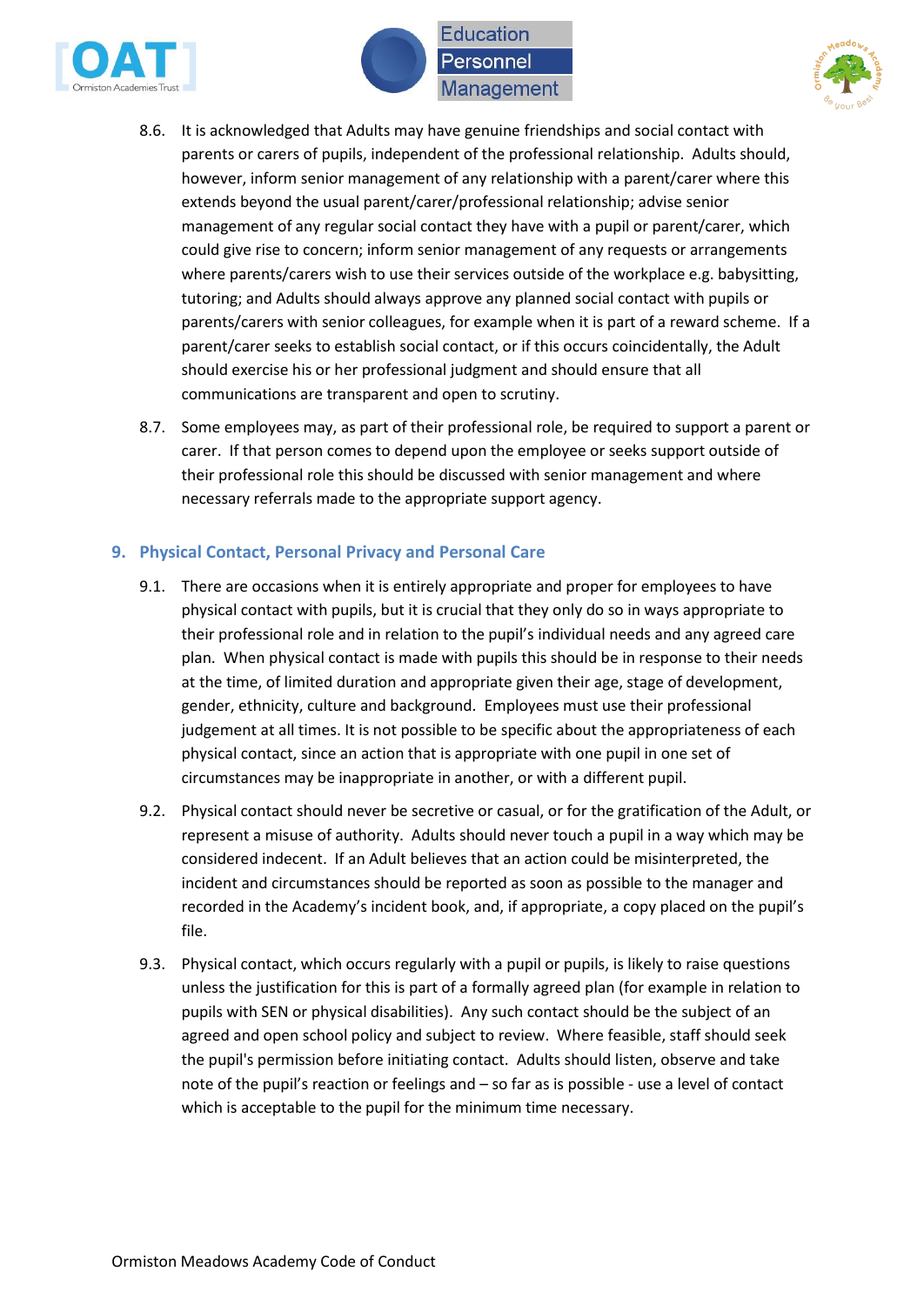





- 9.4. There may be occasions when a distressed pupil needs comfort and reassurance. This may include age-appropriate physical contact. Adults should remain self-aware at all times in order that their contact is not threatening, intrusive or subject to misinterpretation. Adults should always tell a colleague when and how they offered comfort to a distressed pupil.
- 9.5. Where an Adult has a particular concern about the need to provide this type of care and reassurance s/he should seek further advice from a senior manager.
- 9.6. Some employees, for example, those who teach PE and games, or who provide music tuition will on occasions have to initiate physical contact with pupils in order to support a pupil so they can perform a task safely, to demonstrate the use of a particular piece of equipment/instrument or assist them with an exercise. This should be done with the pupil's agreement. Contact under these circumstances should be for the minimum time necessary to complete the activity and take place in a safe and open environment. Adults should remain sensitive to any discomfort expressed verbally or non-verbally by the pupil.
- 9.7. All parties should clearly understand from the outset what physical contact is necessary and appropriate in undertaking specific activities. Keeping parents/carers informed of the extent and nature of any physical contact may also prevent allegations of misconduct arising. Any incidents of physical contact that cause concern or fall outside of these protocols and guidance should be reported to the senior manager and parent/carer.
- 9.8. Pupils are entitled to respect and privacy when changing clothes or taking a shower. However, there needs to be an appropriate level of supervision in order to safeguard pupils, satisfy health and safety considerations and ensure that bullying or teasing does not occur. This supervision should be appropriate to the needs and age of the pupils concerned and sensitive to the potential for embarrassment. Adults who are required as part of their role to attend changing rooms should announce their intention of entering any pupil changing rooms and only remain in the room where the pupil/s needs require this.
- 9.9. Employees with a job description which includes intimate care duties will have appropriate training and written guidance including a written care plan for any pupil who could be expected to require intimate care. Staff should adhere to the Academy's intimate and personal care policies. Employees should not assist with personal or intimate care tasks which the pupil is able to undertake independently.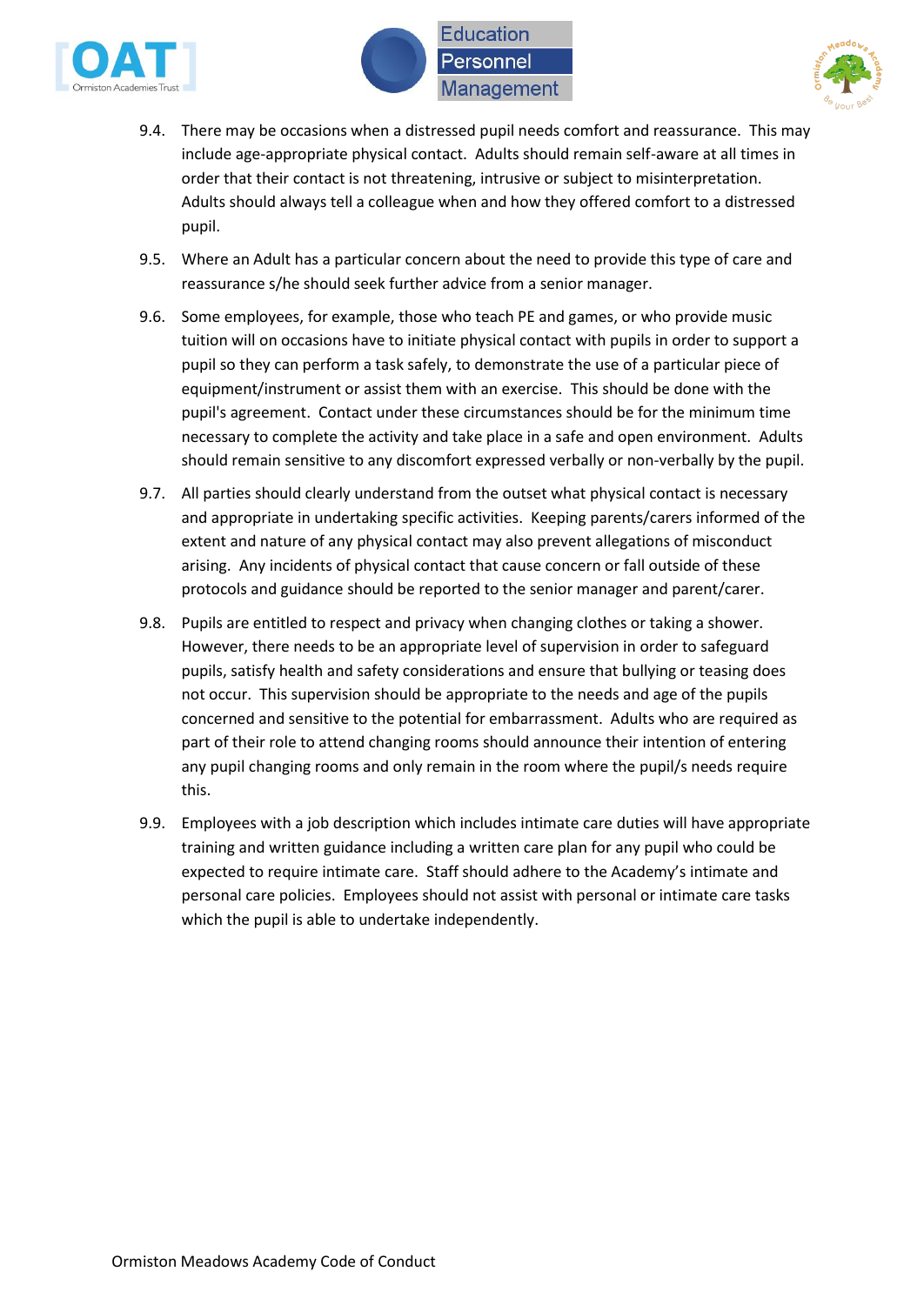





## **10. Behaviour Management and Physical Intervention**

- 10.1. All pupils have a right to be treated with respect and dignity. Adults must not use any form of degrading treatment to punish a pupil. The use of sarcasm, demeaning or insensitive comments towards pupils is not acceptable in any situation. Deliberately intimidating pupils by shouting aggressively, hectoring or overbearing physical presence is not acceptable in any situation. Any sanctions or rewards used should be part of our Behaviour Management Policy.
- 10.2. Physical intervention can only be justified in exceptional circumstances. Non-statutory guidance is available from the Department of Education website. See 'Use of reasonable force - advice for Head Teachers, Staff and Governing Bodies'. Adults may legitimately intervene to prevent a pupil from committing a criminal offence, injuring themselves or others, causing damage to property, engaging in behaviour prejudicial to good order and to maintain good order and discipline. Adults should have regard to the health and safety of themselves and others. It is always unlawful to use force as a punishment. The use of unwarranted physical force is likely to constitute a criminal offence.
- 10.3. Where a pupil has specific needs in respect of particularly challenging behaviour, a positive handling plan, including a risk assessment, should be put in place and agreed by all parties. Where it is judged that a pupil's behaviour presents a serious risk to themselves or others, a robust risk assessment that is regularly reviewed and a physical intervention plan, where relevant, must be put in place. All incidents and subsequent actions should be recorded and reported to a manager and the pupil's parents/carers. Where it can be anticipated that physical intervention is likely to be required, a plan should be put in place that the pupil and parents/carers are aware of and have agreed to. Parental consent does not permit the use of unlawful physical intervention or deprive a pupil of their liberty.

#### **11. First Aid and Medication**

- 11.1. The Academy has a separate policy on supporting pupils with a medical condition. Employees should have regard to the statutory guidance 'Supporting pupils at school with medical conditions' DfE December 2015, which includes advice on managing medicines. All settings must have an adequate number of qualified first aiders/appointed persons. Employees must have had the appropriate training and achieved the necessary level of competency before administering first aid or medication, or taking on responsibility to support pupils with medical conditions. If an Adult is concerned or uncertain about the amount or type of medication being given to a pupil this should be discussed with the Designated Safeguarding Lead.
- 11.2. Adults taking medication that may affect their ability to care for children should seek medical advice regarding their suitability to do so and should not work with pupils whilst taking medication unless medical advice confirms that they are able to do so. Adult medication on the premises must be securely stored out of the reach of children.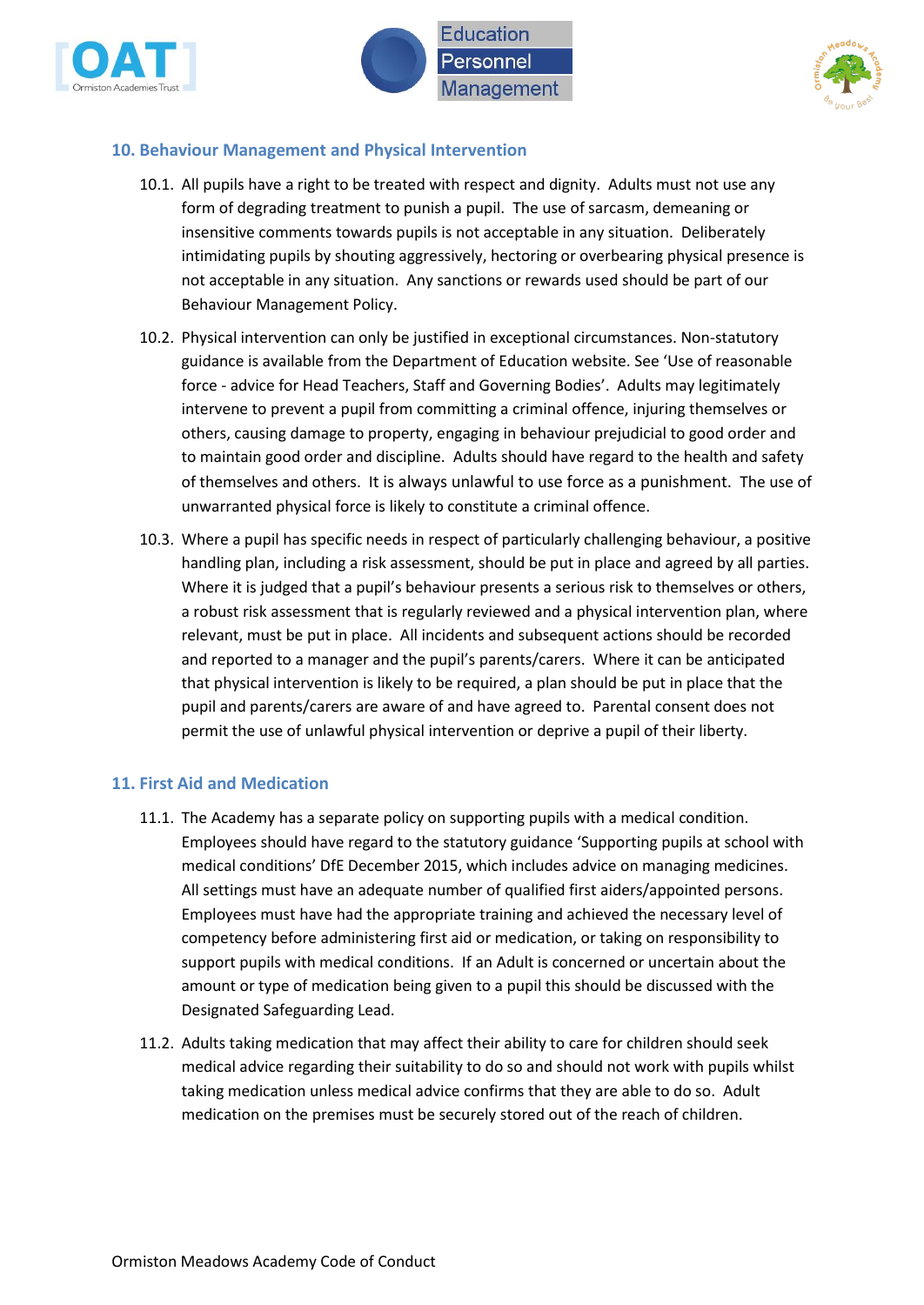





## **12. One to One Situations and Meetings with Pupils**

- 12.1. One to one situations have the potential to make children/young persons more vulnerable to harm by those who seek to exploit their position of trust. Adults working in one to one settings with pupils may also be more vulnerable to unjust or unfounded allegations being made against them. Adults must recognise this possibility and plan and conduct such meetings accordingly. Every attempt should be made to ensure that the safety and security needs of both Adults and pupils are met. Managers should undertake a risk assessment in relation to the specific nature and implications of one to one work for each Adult and pupil, which should be reviewed regularly. Where such a meeting is demonstrably unavoidable it is advisable to avoid remote or secluded areas and to ensure that the door of the room is left open and/or visual/auditory contact with others is maintained. Any arrangements should be reviewed on a regular basis.
- 12.2. Pre-arranged meetings with pupils away from the premises or on the Academy site when the Academy is not in session are not permitted unless written approval is obtained from their parent/carer and the [Headteacher/Principal] or other senior colleague with delegated authority.
- 12.3. No pupil should be in or invited into, the home of an Adult who works with them, unless they are family members or close family friends, in which case Adults are advised to notify their line manager. Pupils must not be asked to assist Adults with jobs or tasks at or in their private accommodation or for their personal benefit.
- 12.4. There are occasions during exam periods when timetables clash and arrangements needs to be made to preserve the integrity of the of the examination process and in these circumstances exam boards may allow candidates to take an exam the following morning, including Saturdays. The examination board requires the centre to determine a method of supervision on journeys to and from the centre and overnight, which ensures the candidate's wellbeing. This supervision may be undertaken by a parent/carer or, employees may be asked to volunteer to supervise pupils, which may with prior approval be in their own home.
- 12.5. Other than in an emergency, an Adult must not enter a pupil's home if the parent/carer is absent. Always make detailed records including times of arrival and departure and ensure any behaviour or situation that gives rise to concern is discussed with a senior manager/Principal. A risk assessment should be undertaken and appropriate risk management measures put in place prior to any planned home visit taking place. In the unlikely event that little or no information is available, home visits should not be made alone.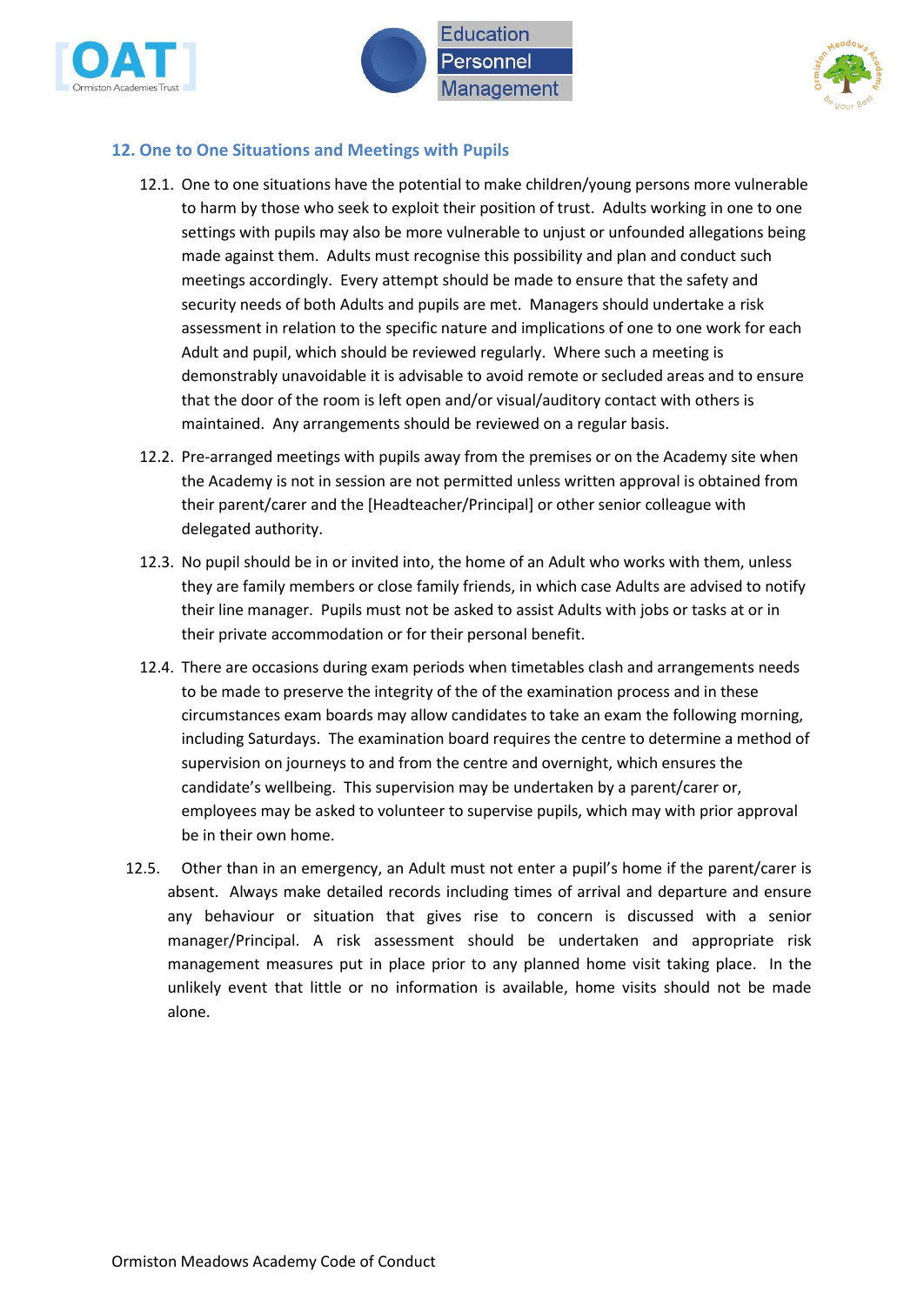



# **13. Transporting Pupils**

- 13.1. In certain situations e.g. out of school activities, Adults may agree to transport pupils. Transport arrangements should be made in advance by a designated employee who will be responsible for planning and overseeing all transport arrangements and respond to any concerns that may arise. Wherever possible and practicable transport should be provided other than in private vehicles, with at least one Adult additional to the driver acting as an escort.
- 13.2. Adults should ensure that their behaviour is safe and that the transport arrangements and the vehicle meet all legal requirements. They must ensure that the vehicle is roadworthy and appropriately insured and that the maximum capacity is not exceeded. It is a legal requirement that all passengers wear seatbelts and the driver should ensure that they do so. The driver should be aware of the current legislation concerning the use of car seats for younger children where applicable. It is illegal to drive using hand-held phones or similar devices and the driver must ensure that they adhere to all driving regulations.
- 13.3. It is inappropriate for Adults to offer lifts to a pupil, unless the need has been agreed with a manager and, if this falls outside their normal working duties, has been agreed with parents/carers.
- 13.4. There may be occasions where a pupil requires transport in an emergency situation or where not to give a lift may place a pupil at risk. Such circumstances must always be recorded and reported to a senior manager and parents/carers.

## **14. Educational Visits and School Clubs**

14.1. Adults should take particular care when supervising pupils in the less formal atmosphere of an educational visit, particularly in a residential setting, or after-school activity. Adults remain in a position of trust and the same standards of conduct apply. Please refer to the Academy's policy on educational visits and the Health and Safety policy.

## **15. Curriculum**

- 15.1. Some areas of the curriculum can include or raise subject matter which is sexually explicit, of a political, cultural, religious or an otherwise sensitive nature. Care should be taken to ensure that resource materials cannot be misinterpreted and clearly relate to the learning outcomes identified by the lesson plan. This plan should highlight particular areas of risk and sensitivity.
- 15.2. The curriculum can sometimes include or lead to unplanned discussion about subject matter of a sexually explicit, political, cultural, religious or otherwise sensitive nature. Responding to pupils' questions can require careful judgement and Adults must take guidance in these circumstances from the Designated Safeguarding Lead. Adults must not enter into or encourage inappropriate discussion about sexual, political or religious activity or behaviour or, discussions which may offend or harm others. Adults should take care to protect children from the risk of radicalisation and should act in accordance with advice given under Part 1 of Keeping Children Safe in Education DfE and accordingly must not express any prejudicial views or, attempt to influence or impose their personal values, attitudes or beliefs on pupils.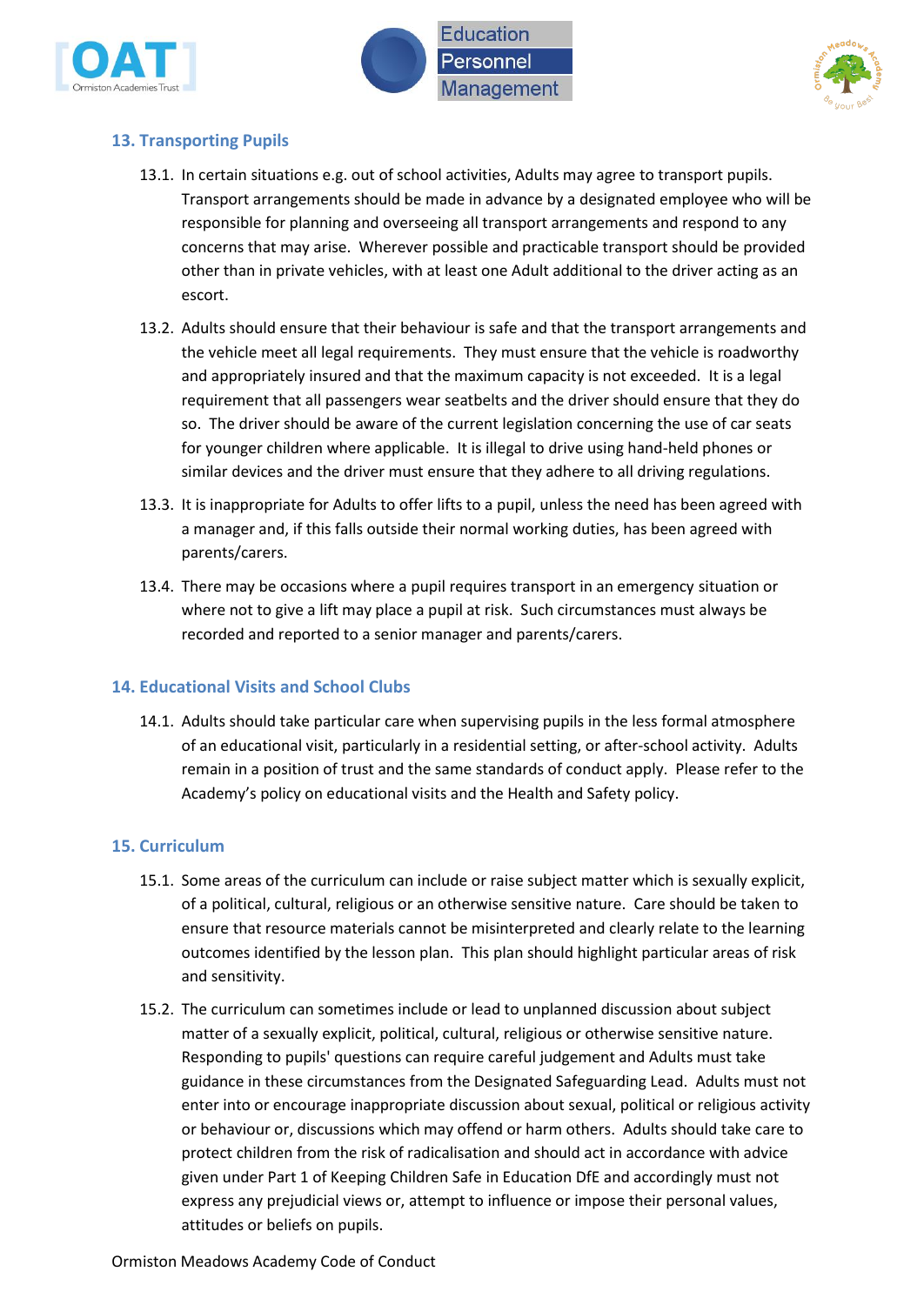





15.3. Please refer to the Academy's policy on sex and relationships education (SRE) and, the policy on spiritual, moral, social and cultural development (SMSC).

## **16. Photography, Videos and other Creative Arts**

- 16.1. Please refer to the Academy's guidance on e-safety, the use of images and the consent forms therein. Adults should have regard to the ICO CCTV code of practice and the guidance 'Taking Photographs in Schools'.
- 16.2. Many educational activities involve the taking or recording of images. This may be undertaken as part of the curriculum, extra school activities, for displays, publicity, to celebrate achievement or, to provide evidence of the activity. The Data Protection Act 1998 affects the use of photography. An image of a child is personal data and it is, therefore, a requirement under the Act that consent is obtained from the parent/carer of a child before any images are made such as those used for school web sites, notice boards, productions or other purposes.
- 16.3. Adults need to be aware of the potential for such images to be taken and/or misused to create indecent images of children and/or for 'grooming' purposes. Careful consideration should be given as to how these activities are organised and undertaken. There should be an agreement as to whether the images will be destroyed or retained for further use, where these will be stored and who will have access to them.
- 16.4. Adults should remain sensitive to any pupil who appears uncomfortable and should recognise the potential for misinterpretation. It is also important to take into account the wishes of the child, remembering that some children do not wish to have their photograph taken.
- 16.5. Adults should only use equipment provided or authorised by the Academy to make/take images and should not use personal equipment, mobile telephones or any other similar devices to make/take images.
- 16.6. The following guidance should be followed:
	- if a photograph is used, avoid naming the pupil
	- if the pupil is named, avoid using the photograph
	- photographs/images must be securely stored and used only by those authorised to do so
	- be clear about the purpose of the activity and about what will happen to the photographs/images when the lesson/activity is concluded
	- only retain images when there is a clear and agreed purpose for doing so
	- ensure that a senior member of staff is aware that the photography/image equipment is being used and for what purpose
	- ensure that all photographs/images are available for scrutiny in order to screen for acceptability
	- be able to justify the photographs/images made
	- do not take images of pupils for personal use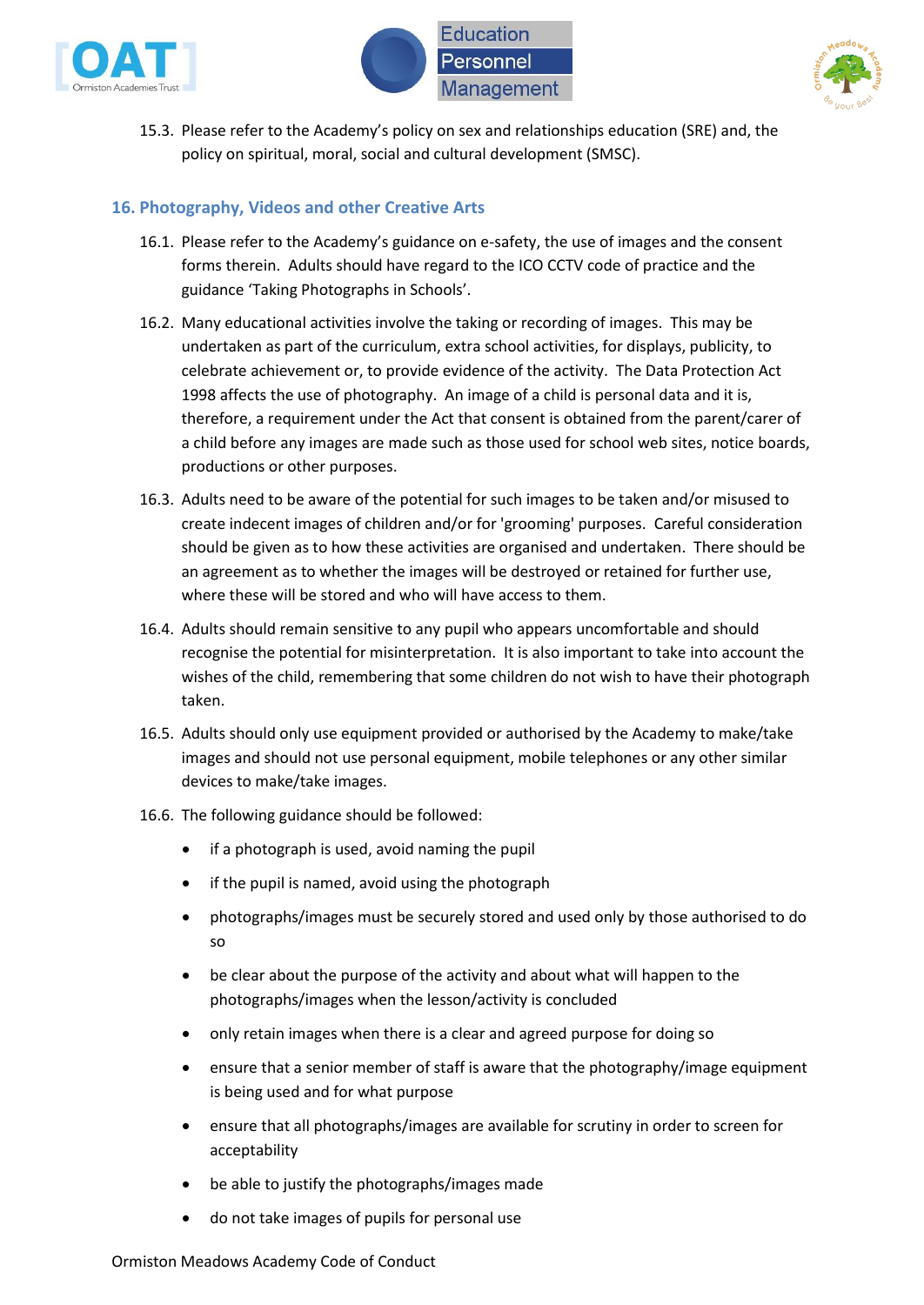





- only take images where the pupil consents to this
- do not take photographs in one to one situations
- do not display or distribute photographs/images of pupils unless there is consent to do so from the parent/carer
- only publish images of pupils where they and their parent/carer have given explicit written consent to do so
- do not take images of pupils in a state of undress or semi-undress
- do not take images of pupils which could be considered as indecent or sexual.

## **17. Unacceptable Use of ICT Facilities and Monitoring**

- 17.1. This section should be read in conjunction with the Academy Acceptable use of ICT facilities policy/social media policy. Posting, creating, accessing, transmitting, downloading, uploading or storing any of the following material (unless it is part of an authorised investigation) is likely to amount to gross misconduct and result (where the adult is employed) in summary dismissal (this list is not exhaustive):
	- a) pseudo-images of children (child abuse images), pornographic or sexually suggestive material or images of children or Adults which may be construed as such in the circumstances (that is, writing, texting, pictures, films and video clips of a sexually explicit or arousing nature),
	- b) any other type of offensive, obscene or discriminatory material, criminal material or material which is liable to cause distress or embarrassment to the Academy or others.
- 17.2. If indecent images of children are discovered at the premises or on the Academy's equipment/devices, an immediate referral should be made to the Academy designated Safeguarding Lead and Principal (unless he or she is implicated) and the external Designated Officer (DO) and, if relevant, the police contacted. The images/equipment should be secured, should not be used by others and should be isolated from the network. There should be no attempt to view, tamper with or delete the images as this could jeopardise any necessary criminal investigation. If the images are of children are known to the Academy, a referral should also be made to children's social care in accordance with local arrangements.
- 17.3. The contents of our ICT resources and communications systems are our property. Therefore, Adults should have no expectation of privacy in any message, files, data, document, facsimile, telephone conversation, social media post, conversation or message, or any other kind of information or communications transmitted to, received or printed from, or stored or recorded on our electronic information and communications systems.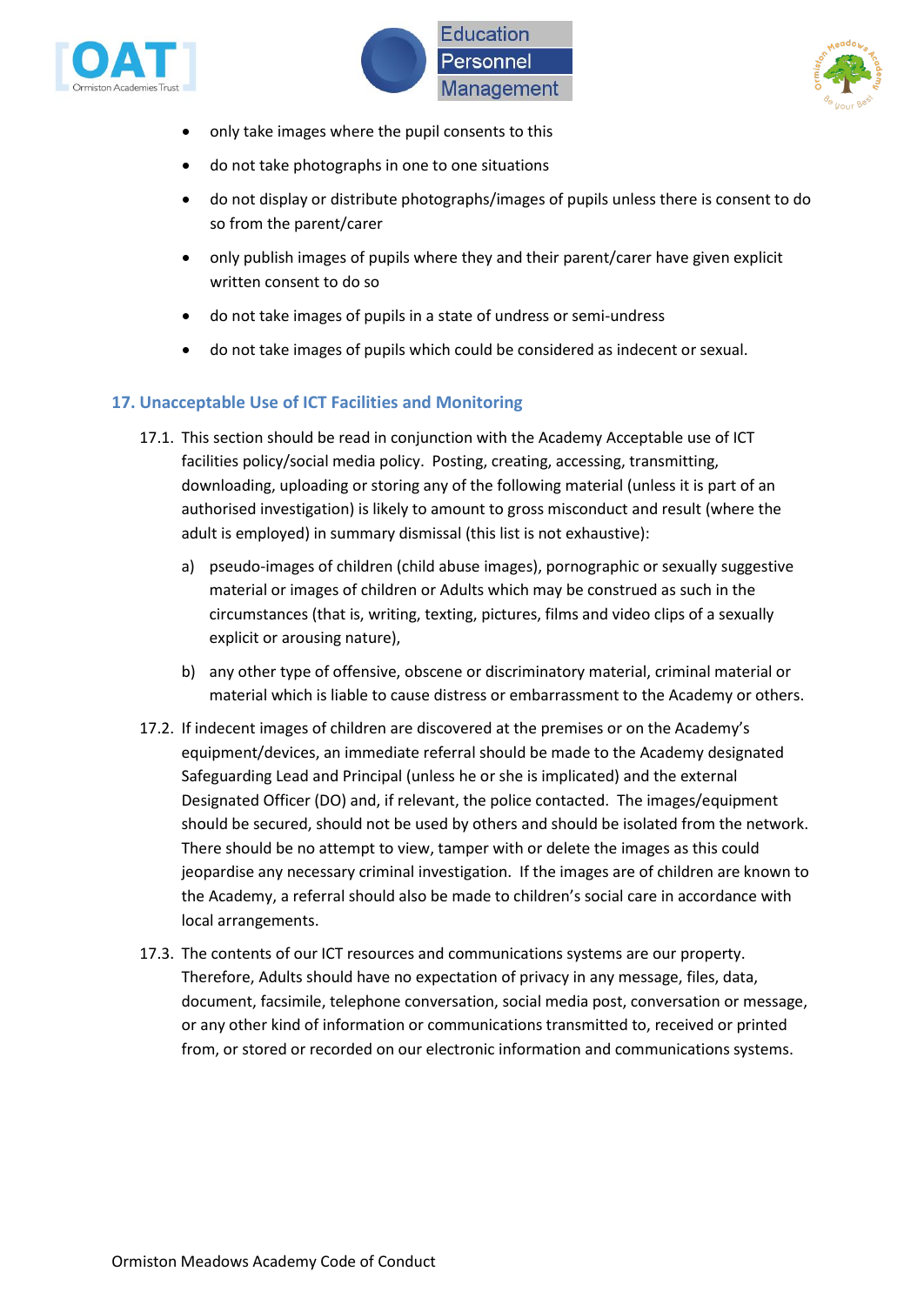





- 17.4. We reserve the right to monitor, intercept and review, without prior notification or authorisation from Adults. Usage of our IT resources and communications systems, including but not limited to telephone, e-mail, messaging, voicemail, CCTV, internet and social media postings and activities is monitored to ensure that our rules are being complied with and for the following purposes:
	- a) to monitor whether the use of the e-mail system or the internet is legitimate and in accordance with this Code;
	- b) to assist in the investigation of alleged wrongful acts; or
	- c) to comply with any legal obligation.
- 17.5. Adults consent to monitoring by acknowledgement of this Code and the use of our resources and systems. We may store copies of data or communications for a period of time after they are created, and may delete such copies from time to time without notice. If necessary information may be handed to the police in connection with a criminal investigation.
- 17.6. A CCTV system monitors the Academy 24 hours a day. This data is recorded and may be used as evidence of any alleged wrong doing.
- 17.7. Cyber-bullying can be experienced by Adults as well as pupils. Adults should notify Principal if they are subject to cyber-bullying. The Academy will endeavour to protect Adults and stop any inappropriate conduct.

#### **18. Reporting Concerns and Recording Incidents**

- 18.1. All Adults must report concerns and incidents in accordance with the guidance set out in Keeping Children Safe in Education DfE and/or the Managing Allegations of Abuse Against Staff and Volunteers Policy. In the event of an allegation being made, or incident being witnessed, the relevant information should be immediately recorded and reported to the Principal, Senior Manager or Designated Safeguarding Lead as appropriate. An employee who fails to bring a matter of concern to the attention of senior management and/or the relevant agencies will be subject to disciplinary action.
- 18.2. In addition to behaviours outlined elsewhere in this Code and, the types of abuse and neglect set out in Keeping Children Safe in Education DfE, the following is a non-exhaustive list of some further behaviours which would be a cause for concern:

#### An Adult who:

- Allows a pupil/young person to be treated badly; pretends not to know it is happening
- Gossips/shares information inappropriately
- Demonstrates inappropriate discriminatory behaviour and/or uses inappropriate language
- Dresses in a way which is inappropriate for the job role
- Does not treat pupils fairly demonstrates favouritism
- Demonstrates a lack of understanding about personal and professional boundaries

Ormiston Meadows Academy Code of Conduct